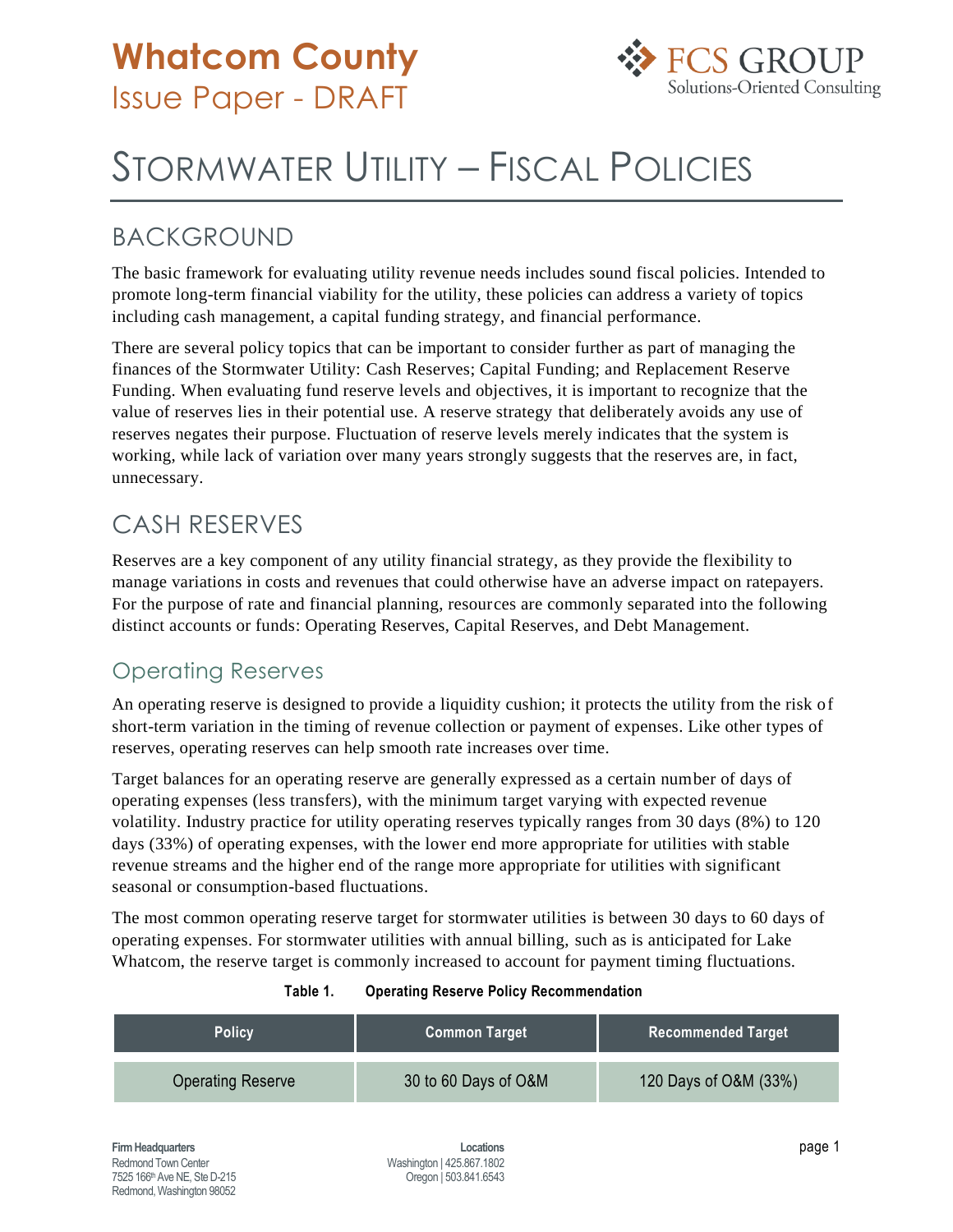May 2018 - DRAFT Whatcom County – Lake Whatcom Stormwater Utility **FACT COUNTS AND THE STATE COUP ISSUE Paper** Version of the Vietnam State Paper Issue Paper – Fiscal Policies

In any year where operating reserves exceed the maximum days (i.e. 120 days) of operating expenses, it is assumed that the excess cash can be used to help pay for capital projects. This can be accomplished by calculating the target balance and comparing it against the actual existing cash balance. If the actual balance is greater than the target, the difference can be designated as a capital resource.

### Capital Reserves

The capital reserve consists of cash that has been set aside for capital purposes. Resources can include utility rate revenue, development charges (if applicable), grants, and debt proceeds. This fund provides a source of emergency funding for unexpected asset failures or other unanticipated capital needs. It can also help the utility address cash flow issues related to capital projects. For example, grants that the utility may rely upon to meet its capital needs, may have a local cash matching requirement.

Given these different purposes, there are a variety of potential benchmarks for setting a minimum balance for this reserve. Some potential options include: a percentage (commonly  $1 - 2\%$ ) of the original cost of fixed assets; a rolling multi-year average of capital improvement program (CIP) costs; or an amount determined sufficient to fund an equipment failure. However, this capital reserve policy is not intended to guard against catastrophic system failure or extreme acts of nature.

| <b>Policy</b>   | <b>Common Target</b>            | Recommended Target              |
|-----------------|---------------------------------|---------------------------------|
| Capital Reserve | 1-2% of Original Cost of Assets | 1-2% of Original Cost of Assets |

#### **Table 2. Capital Reserve Policy Recommendation**

### Debt Management

#### **Debt Reserve**

The debt reserve is most often required as a condition of bond issuance, though some loan programs also require a reserve. The intent of the reserve is to protect bondholders (or the agency issuing loans) from the risk of the borrower defaulting on their payments.

The minimum balance for this reserve (typically specified in the bond/loan agreement) is most often linked to either average annual debt service, maximum annual debt service, or the amount issued.

#### **Table 3. Debt Reserve Policy Recommendation**

| <b>Policy</b> | <b>Common Target</b>            | <b>Recommended Target</b>                                                                           |
|---------------|---------------------------------|-----------------------------------------------------------------------------------------------------|
| Debt Reserve  | Depends on type of debt issued. | Policy should be dictated by terms<br>outlined in contracts for debt<br>obligations, if applicable. |

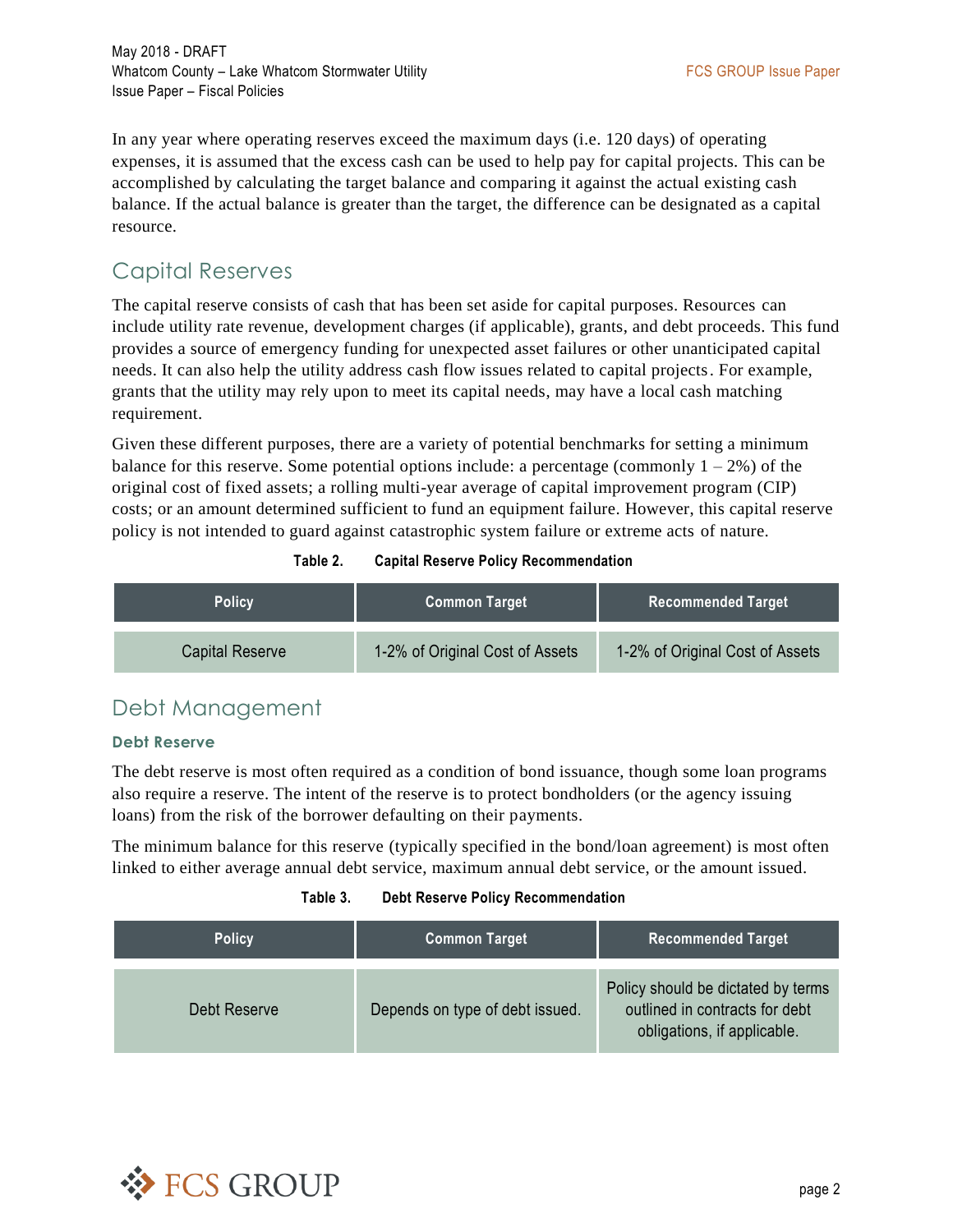#### **Debt Service Coverage**

Debt service coverage is typically a requirement associated with revenue bonds and some State loans, and it is an important benchmark to measure the riskiness of the utility's capital funding plans.

Debt service coverage is most easily understood as a factor applied to annual debt service. In such a case, if it sells revenue bonds, the utility agrees to collect enough revenue to meet operating expenses and not only pay debt service, but collect an additional 25% increment above bonded debt service.

The extra revenue is a "cushion" that makes bondholders more confident that debt service will be paid on time. The extra revenue can be used for capital expenditures, to build reserves for future asset replacement, or for debt service on subordinate debt. Depending on the targeted rating level, some rating agencies suggest an annual debt service coverage target of 1.70 or greater (*Moody's Rating Methodology, US Municipal Utility Revenue Debt; October 2017*). Achieving a bonded debt service coverage level greater than the minimum required level is a positive signal that bond rating agencies notice, and can result in more favorable terms if the utility goes to the market for bonds.

| Table 4. |  |  | <b>Debt Service Coverage Policy Recommendation</b> |
|----------|--|--|----------------------------------------------------|
|----------|--|--|----------------------------------------------------|

| <b>Policy</b>         | <b>Common Target</b>                                                                        | <b>Recommended Target</b>                                                                                                                                       |
|-----------------------|---------------------------------------------------------------------------------------------|-----------------------------------------------------------------------------------------------------------------------------------------------------------------|
| Debt Service Coverage | Depends on type of debt issued<br>and targeted debt rating level (e.g.<br>Aaa, Aa, A, etc.) | According to Moody's, a target<br>range of between 1.25x and 1.70x<br>might contribute towards an "A"<br>rating. A range of 1.70x and<br>2.00x; an "Aa" rating. |

#### **Debt to Operating Revenues**

An important metric, referred to as "Debt to Operating Revenues", can be useful to help monitor the overall level of indebtedness of a utility. According to the previously mentioned Moody's report, the "Debt to Operating Revenue" metric is calculated with the following formula: (Net Debt  $\div$  Most Recent Year's Operating Revenues), where Net Debt is a utility's total long term debt outstanding less any debt service reserve funds. The Moody's report states that, "Systems that carry a lot of debt have less ability to reduce costs if [revenue] shrinks, and are generally more challenged to achieve higher debt service coverage. A greater debt burden may also prohibit a utility from funding necessary capital upgrades, if a covenant prevents the issuer from incurring the debt necessary to fund those upgrades."

| Table 5. |  | "Debt to Operating Revenues" Recommendation |
|----------|--|---------------------------------------------|
|          |  |                                             |

| <b>Policy</b>              | <b>Common Target</b>                                        | <b>Recommended Target</b>                                                                                                                                                |
|----------------------------|-------------------------------------------------------------|--------------------------------------------------------------------------------------------------------------------------------------------------------------------------|
| Debt to Operating Revenues | Depends on targeted rating level<br>(e.g. Aaa, Aa, A, etc.) | According to Moody's, a target<br>range of between 4.00x and 7.00x<br>might contribute towards an "A"<br>rating. A target of between 2.00x<br>and 4.00x; an "Aa" rating. |

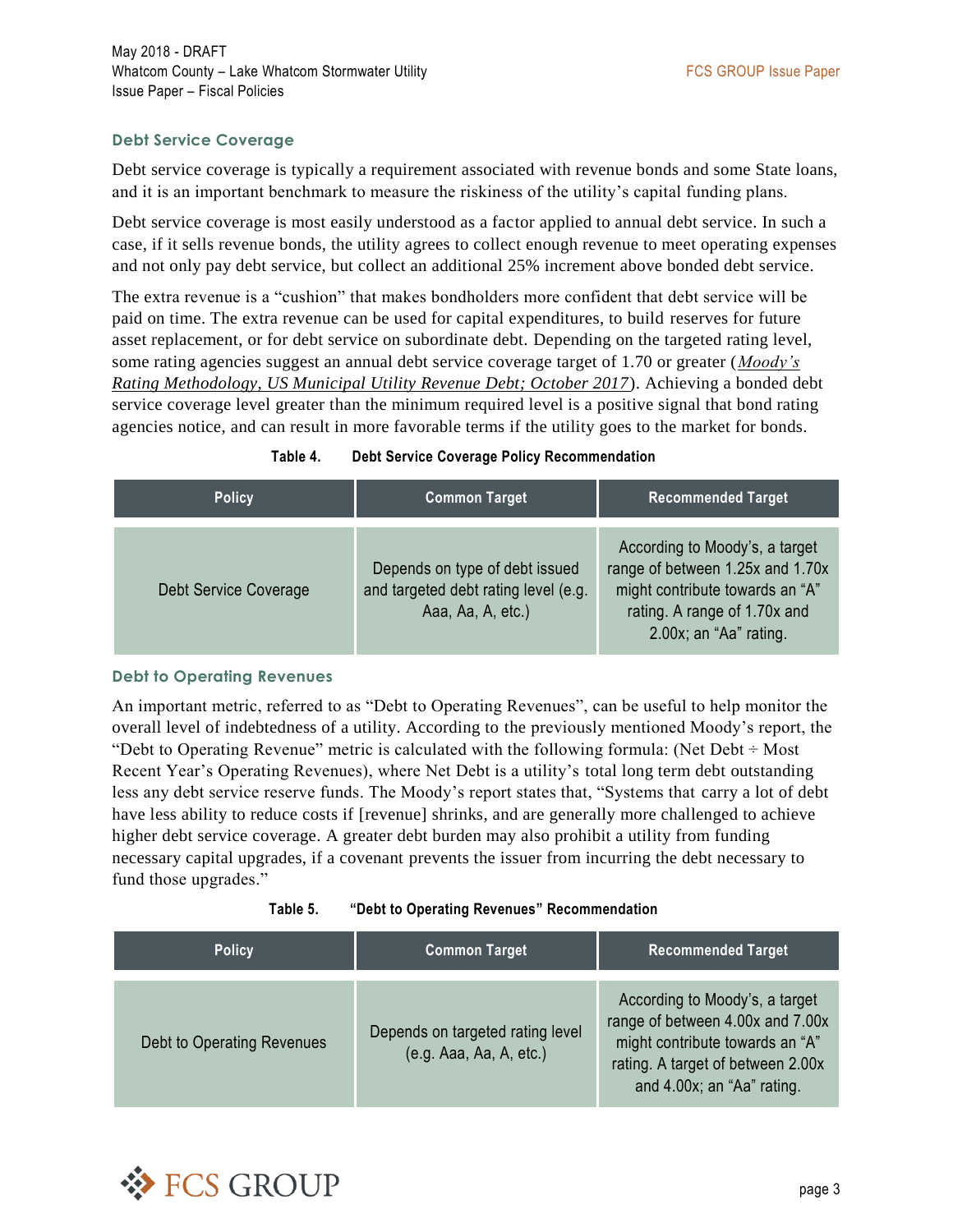# CAPITAL FUNDING

Utilities can typically draw funds for capital improvement projects from a variety of sources, such as grants, development charges, utility rates, and debt. While grants and developer contributions would logically be applied to project costs first, the next choice in the funding "hierarchy" is not necessarily apparent. A list of considerations is provided below.

#### **Debt Funding**

Debt mitigates the financial impact of capital investment on ratepayers, but comes with issuance and interest costs. A utility's ability to meet coverage and other debt-related requirements may limit the amount of additional debt that it can issue. Additionally, excessive amounts of outstanding debt can affect a utility's credit rating (and its ability to secure low-interest debt).

#### **Cash Funding**

Capital cash resources (e.g. development charges, replacement reserve funding) can be applied to project costs directly, or they can be held in reserve or used toward annual debt service payments.

#### **Resulting Considerations**

The specific decision regarding whether to fund projects by debt or by cash is an important policy decision that will likely be driven by a number of considerations. While cash funding will be cheaper in the long run because there is no interest cost, debt funding may be the more practical option since it allows for the payment of costs over an extended period of time. Using debt to spread the cost over time also promotes "generational equity," ensuring that future customers pay for their fair share of system costs.

The overlay of other financial policies related to coverage and replacement reserve funding can implicitly define equity generation through rates and development charges, automatically constraining the need for debt to reasonable levels. In this case, a new policy related to debt financing may not provide added value to financial planning or viability.

#### **Across the Industry**

Drawing from a report from Black & Veatch, "*2016 Stormwater Utility Survey*", of the 74 participants surveyed (from 24 states), the weighted funding profile for stormwater capital projects was approximately 88% cash versus 12% with debt. This result is up from 76% cash in 2012 and 85% cash in 2014.

### REPLACEMENT RESERVE FUNDING (RRF)

The concept of replacement reserve funding is essentially funding long-term infrastructure replacement needs through a regular and predictable rate provision. A RRF program can be structured to take into account the defined funding source (rate revenue), accumulation of funds when funding exceeds near-term needs, and augmentation of funds (e.g. through debt) when replacement needs exceed available cash resources.

Specific benchmarks for annual funding might include any of the following:

 **Original cost depreciation expense as reported in financial records.** This approach fully funds the decline in asset value attributable to the wear and tear from routine use, as measured by

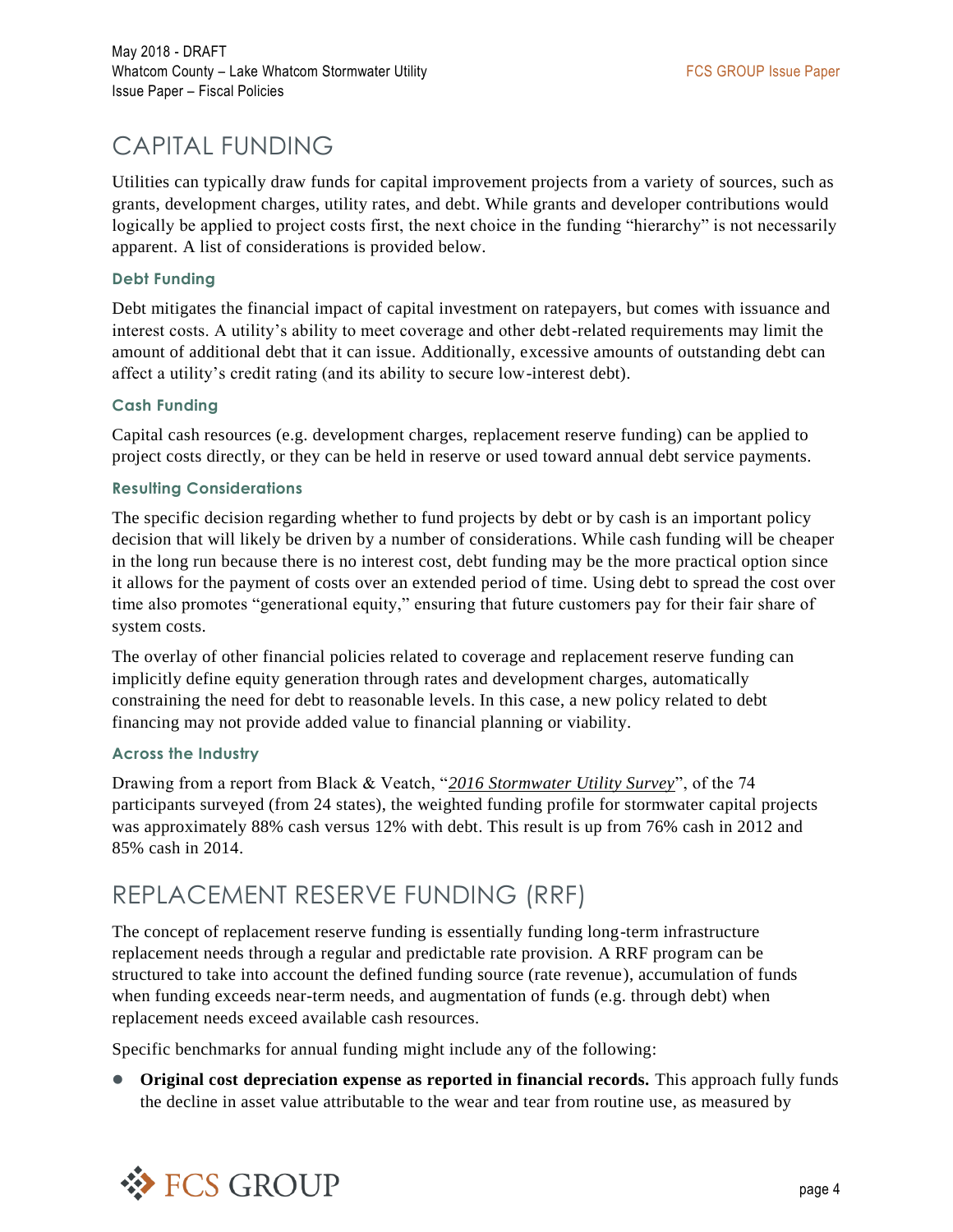original construction costs. It avoids decline in system asset value (financial integrity) by replacing physical assets with cash assets.

- However, as the General Finance Officers Association (GFOA) notes in their capital asset management recommendations, "Simply budgeting for the historical acquisition value of the asset may not take into account changes in price for a new asset or cases where the asset may not need full replacement based on the condition assessment," (*Recommendation 7*).
- **Replacement-based depreciation expense.** This approach estimates the replacement cost of the system, and bases the funding target on this higher cost. By so doing, it more closely conforms to the true cost of replacing the system or asset.
- **Asset Management Plan.** This approach specifies a specific dollar amount of funding to be budgeted annually, ideally based on an asset management plan. An asset management plan is typically based on an accurate asset inventory, supplemented by routine asset condition assessments.
	- Based on recent discussions with staff from the Department of Ecology, a condition of qualifying for future infrastructure funding may be dependent upon having an accurate asset inventory, an asset condition assessment program, and a plan to maintain, repair and replace existing infrastructure.
- **Directly budgeted replacement project expenditures.** Budgeting replacement project expenditures as they occur, this approach does not attempt to anticipate or accumulate toward replacement needs and is likely to provide highly variable annual requirements.

Of these various approaches, only the Asset Management Plan approach is actually designed to ensure full funding of replacement needs, assuming the accuracy of assumptions used. All of the others are intended to provide reasonable contributions toward meeting replacement needs, but do not ensure the adequacy of such funding.

Most commonly, utilities that have addressed replacement funding needs have used historical (original cost) depreciation expense as the basis for a reasonable level of reinvestment in the system. This strategy and level of funding satisfies several standards for reasonable rates:

- It avoids decline in system asset value (financial integrity);
- It charges customers commensurate with their consumption of facility useful lives and avoids the possibility of charging customers more than the current cost to provide service (rate equity); and
- It provides a substantial source of funding for replacement (capital funding adequacy).

#### **Table 6. Replacement Reserve Funding Recommendation**

| <b>Policy</b>                     | <b>Common Target</b>                                                                                                                                                                                                                  | <b>Recommended Target</b>                                                                                                                                                               |
|-----------------------------------|---------------------------------------------------------------------------------------------------------------------------------------------------------------------------------------------------------------------------------------|-----------------------------------------------------------------------------------------------------------------------------------------------------------------------------------------|
| Replacement<br>Reserve<br>Funding | Based on original cost or replacement cost<br>depreciation. Asset management plans are becoming<br>more popular—and important—and would provide a<br>more-detailed funding strategy beyond what annual<br>depreciation would suggest. | Implement an asset management<br>plan. Absent that, fund at least<br>100% of original cost depreciation.<br>Consider building rates over time to<br>fund replacement cost depreciation. |